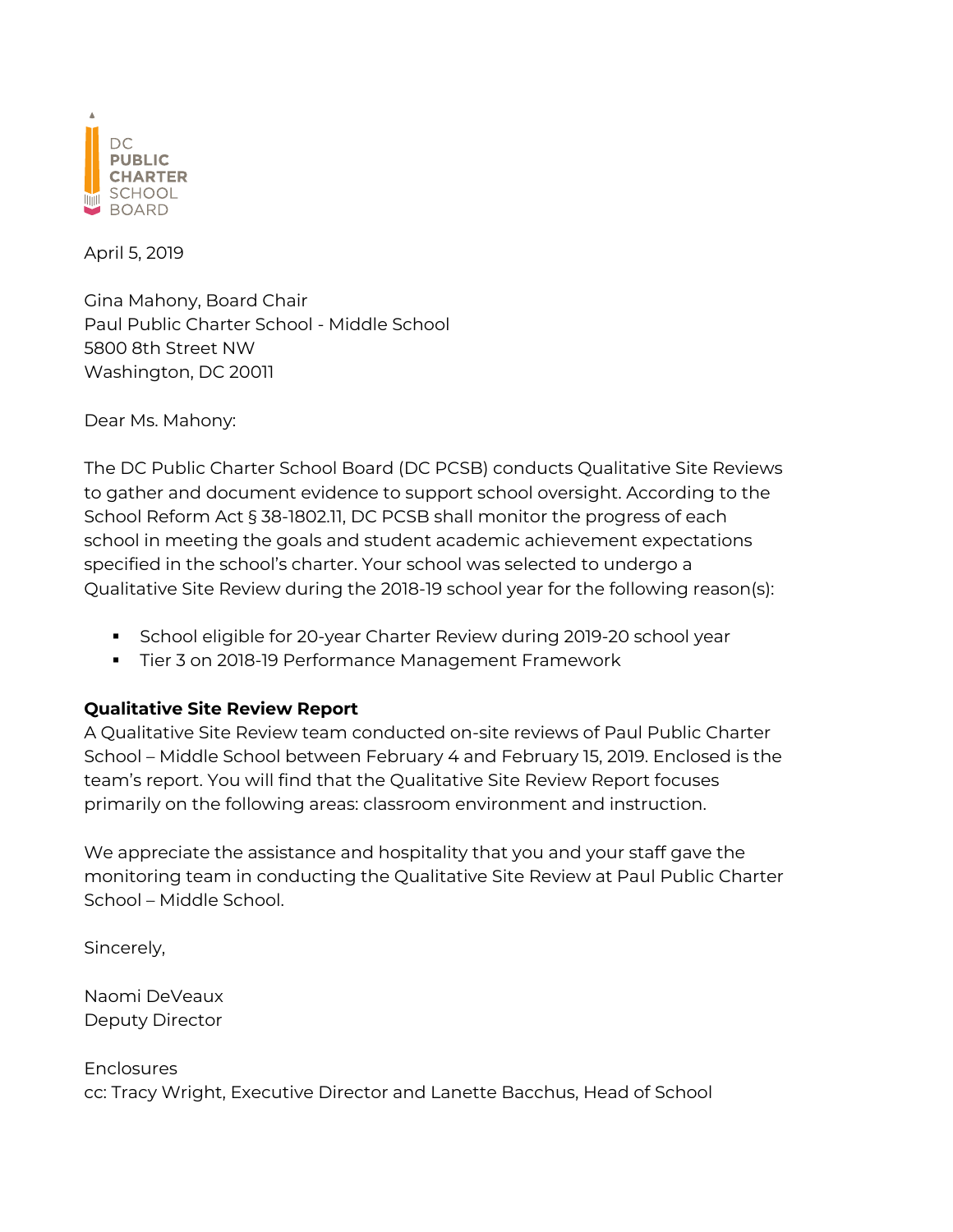### **Qualitative Site Review Report**

**Date:** April 5, 2019

**Campus Information Campus Name:** Paul Public Charter School – Middle School (Paul PCS-MS) **Ward:** 4 **Grade levels:** Sixth through eighth **Qualitative Site Review (QSR) Information Reason for Visit:** • Eligible for 20-year charter review during 2019-20 school year • Tier 3 on 2018-19 Performance Management Framework **Two-week Window:** February 4, 2019 – February 15, 2019 **QSR Team Members:** Three DC PCSB staff members including a special education (SPED) specialist and an English Learner (EL) specialist and one consultant **Number of Observations<sup>1</sup>: 11 Total Enrollment:** 228 **Students with Disabilities Enrollment:** 42 **English Language Learners Enrollment:** 36 **In-seat Attendance on Observation Days: Visit 1:** February 5, 2019 – 94.5% **Visit 2:** February 6, 2019 – 94.4% **Visit 3:** February 12, 2019 – 96.4% **Visit 4:** February 15, 2019 – 94.9%

#### **Summary**

Paul PCS's mission is "to offer all students a quality academic education which will enable them to become responsible and productive individuals, critical and independent thinkers, cooperative team players and outstanding community leaders." Overall the QSR team observed mixed evidence that the school is meeting its mission. The quality of instruction quality varied widely, as did the observed commitment of teachers and students to create productive and cooperative learning environments. In some observations, students participated enthusiastically and shared resources readily; while in others, negative interactions impacted the learning environment.

During the QSR two-week window, the team used the Charlotte Danielson *Framework for Teachin*g to examine classroom environment and instruction (see

 

<sup>1</sup> DC PCSB observed 2 co-taught SPED observations, 1 self-contained SPED observation, 2 EL observations, and 6 general education observations.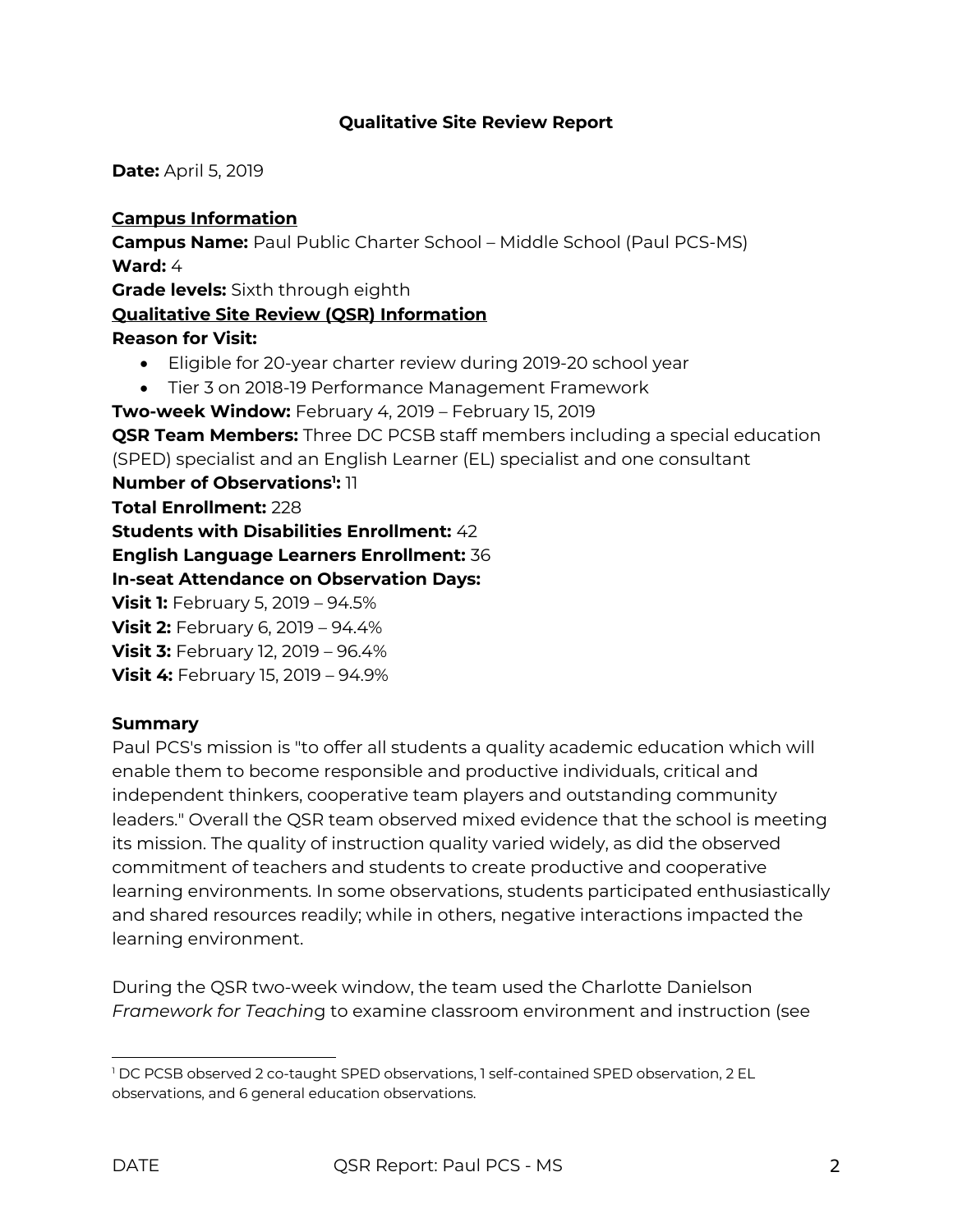Appendix I and II). The QSR team scored 66% of observations as distinguished or proficient in the Classroom Environment domain. This is about the same as the school's previous score of 67% in this domain during its last QSR in 2014. <sup>2</sup> In the component of *Managing Classroom Procedures*, 91% of observations were scored as proficient and none as unsatisfactory, the highest rating in either domain. DC PCSB observers found the majority of classroom routines and procedures were effective. Students knew where to get materials and many teachers had routines in place for effective transitions. The QSR team scored 49% of observations as distinguished or proficient in the **Instruction** domain. This is slightly higher than the school's previous scores of 43% distinguished or proficient during its QSR in 2014. For the Danielson components of *Communicating with Students* and *Using Questioning and Discussion Techniques,* each had more than half of the observations rated as proficient or distinguished. In several observations, teachers explained the purpose for learning or the content clearly and prompted students to explain their thinking and engage actively.

### In-School Suspension

During the observation window, the QSR team visited the In-School Suspension room once. At that time, six students were in the room; four worked on laptops, one wrote out a reflection sheet, and one worked with the teacher in the room. The teacher informed the QSR observer that students were there for various reasons with some staying for a short period of time while others stayed for the full day. Classroom teachers provided work to those students staying for the day. For students there for a classroom infraction, they were assigned a reflection sheet to complete.

### **Governance**

Gina Mahony chairs the Paul PCS board of trustees. The school requires the board to meet eight times per year, which the school has been compliant with for the past five years. The school has been compliant with the School Reform Act<sup>3</sup> for the past five years, which requires the board to include two parent representatives and have a majority of DC residents.

### Specialized Instruction for Students with Disabilities

The QSR team scored 75% of special education observations as proficient or distinguished in Domain 2 of the Danielson rubric, and 50% proficient or distinguished in Domain 3. Prior to the two-week window, Paul PCS – MS completed a questionnaire about how it serves its students with disabilities (SWD). Reviewers

 <sup>2</sup> https://www.dcpcsb.org/qualitative-site-review/paul-gsr

<sup>3</sup> https://www.dcpcsb.org/policy/school-reform-act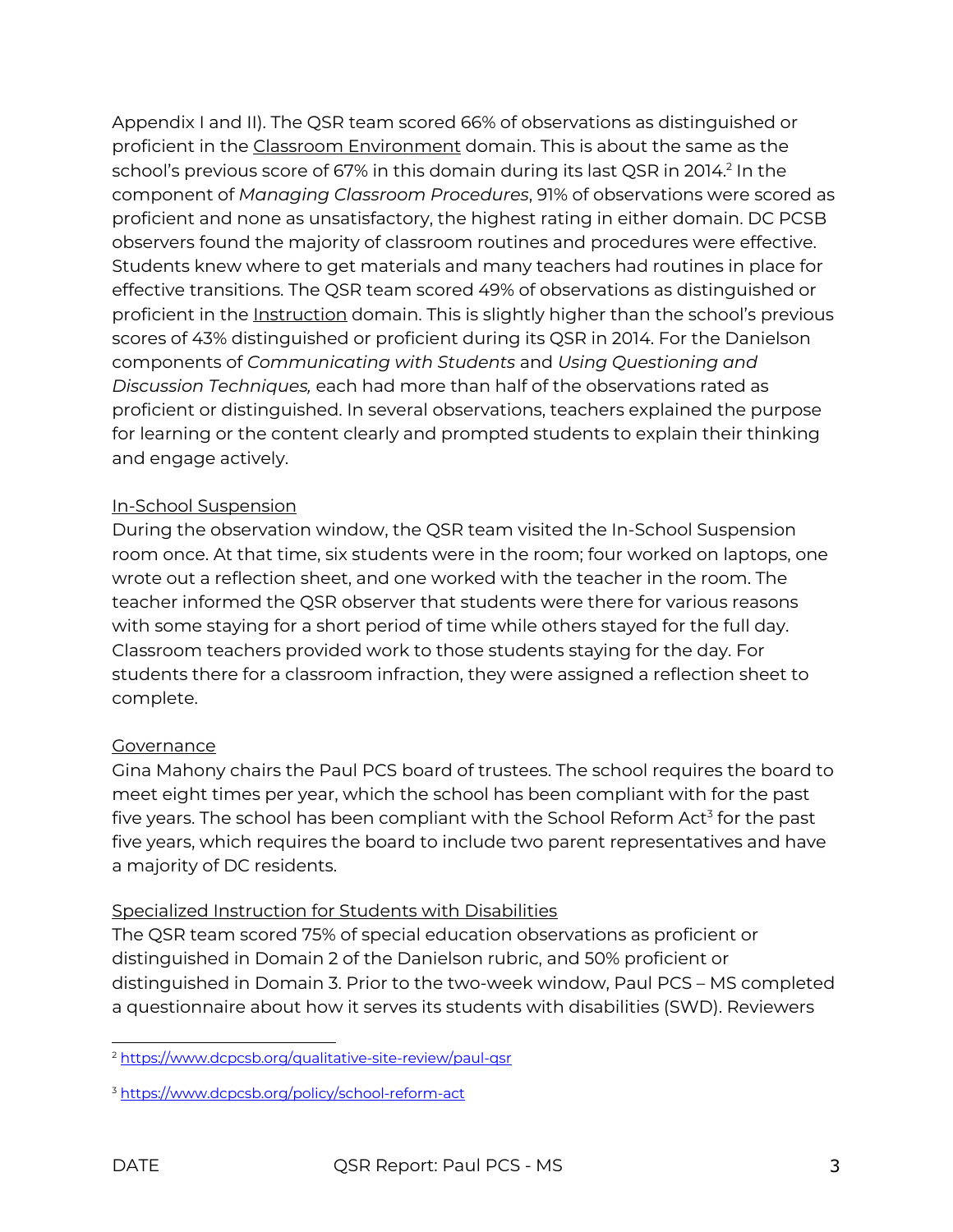looked for evidence of the school's articulated program. Overall, the school implemented its stated program with fidelity as two out of three observations proficiently engaged students in learning, as described below.

- § To enhance co-teaching and co-planning practices, the school wrote that coteaching teams work together to write lesson plans, determine small groups, and designate co-teaching roles and models. Monthly professional development is also provided. Two out of two co-taught observations demonstrated parity between teachers. These classrooms used at least two different co-teaching models during the lessons, and the teachers each led instruction, provided behavior management, and assisted both general education students and SWD. Co-teacher parity contributed to high levels of student engagement.
- § Within its continuum of services, the school offers sheltered, self-contained classrooms. Students were only partially engaged in learning during an observation within this setting. The lesson had a clear structure, but the instructional materials, such as video clips and guided notes, provided little opportunity for students to show their thinking, allowing most students to passively copy down key ideas from the board. Furthermore, the teacher's explanations of content and directions were unclear to students as evidenced by the teacher's lack of success with clarifying the instructions after multiple attempts.
- § To ensure that lessons are differentiated and responsive to students' needs, the school explained that instructional coaches provide weekly feedback on lesson plans. In most observations, all students engaged with the same content using the same activities; however, observers saw a few examples of differentiation and accommodations. In one setting, teachers coached students to refer back to their visual aids. At one point, the general education teacher pulled a small group for intensive support, while the special education teacher facilitated a whole-group review. A few students in two other observations used stopwatches to track their extended time and help them with time management. Lastly, in a different observation, the teacher assigned students to different groups based on student mastery; each group then answered a different part of an overarching question.

### Specialized Instruction for English Learners

Paul PCS - MS relies on sheltered content classes and collaborative teaching to serve ELs. The school's sheltered content courses are designed to serve a newcomer population. In these courses "EL teachers adapt instruction in the content areas of science, social studies, and math to ensure comprehension." Additionally, "the academic language used in these content areas is used as a vehicle for language learning." During the QSR, DC PCSB staff observed a sheltered immersion class and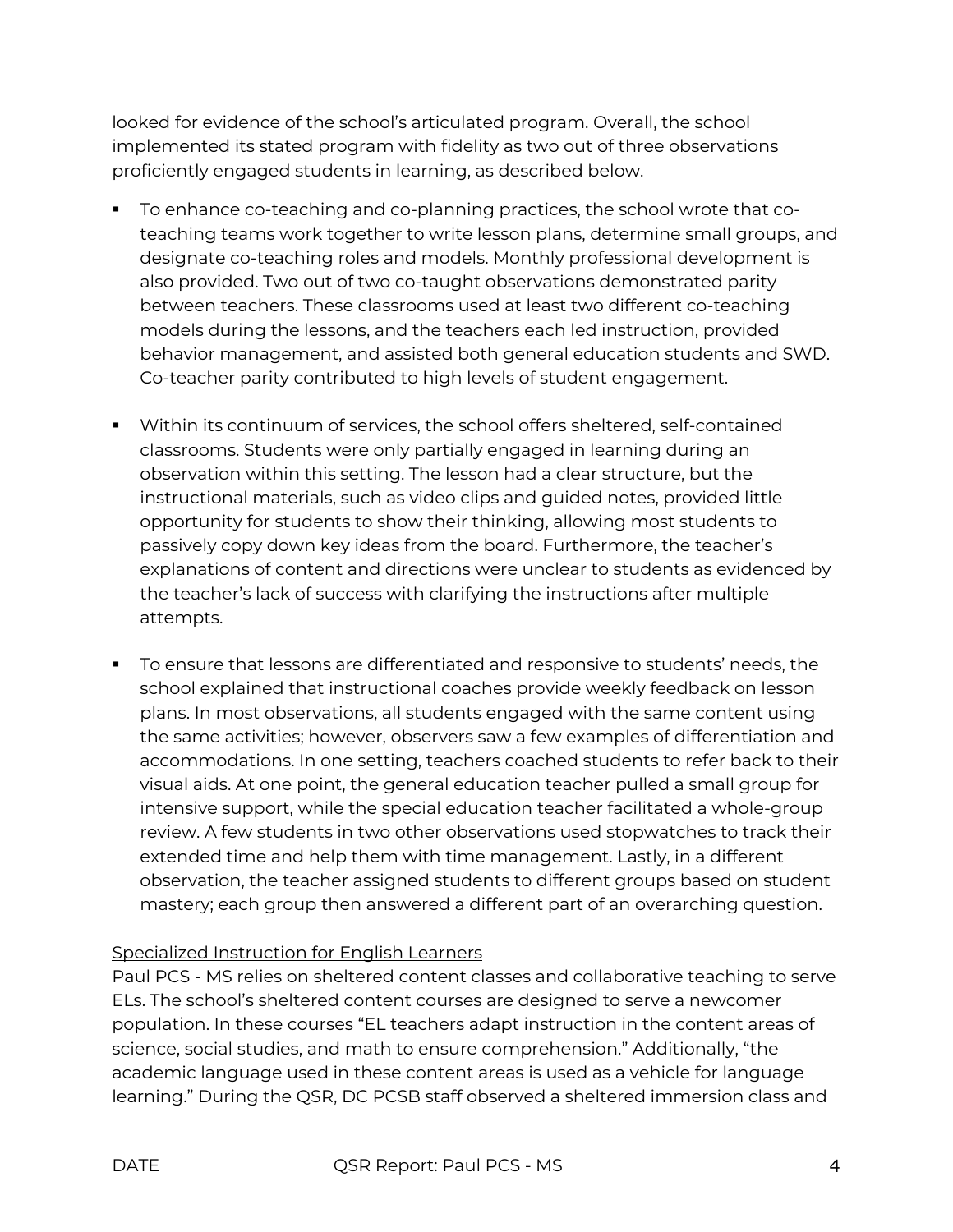found that the school was implementing this model with fidelity. For example, ELs in a sheltered social studies class were learning about the life of Jesus Christ from a historical perspective. The EL teacher in this setting was able to stop instruction as needed to ensure students understood academic vocabulary such as *resurrection* and *crucifixion*, but still required higher order thinking from students. The teacher said, "We need to write a summary about the crucifixion of Jesus. That means we need to write something in our own words about what we just read together."

Paul PCS - MS's Collaborative Teaching Model is designed to support more advanced ELs. The school describes a collaborative teaching classroom as a model where "the EL teacher and the general education teacher collaboratively plan and instruction predominantly takes place in the general education classroom, with both the general education teacher and EL teacher present and participating." DC PCSB staff observed a collaborative teaching classroom and found that the school was not implementing this model with fidelity. For example, the general education teacher did not know whether the EL teacher would be present in class, demonstrating that the two teachers did not discuss or plan a lesson beforehand. Further demonstrating this issue, the EL teacher had to ask the general education teacher about the lesson during instruction time, including clarity about materials and instructions for students. The EL teacher asked, "They are using the same packet as yesterday? What number are they on?" As a result, EL students in the collaborative teaching class were unable to get the support they needed from the EL teacher, who was not prepared to support students with the higher-level math content being taught.

Finally, the goal of Paul PCS - MS's EL Programming is "to ensure that all ELs develop the linguistic, cognitive, cultural, and self-concept skills to successfully participate in the academic and social experiences provided by Paul PCS – MS and beyond." Further, "the EL Program is equally committed to creating a safe and positive environment that respects, understands, and celebrates the different languages and cultures represented in our community." While DC PCSB staff did not observe consistent implementation of the school's model, they did observe a general celebration of cultural and linguistic diversity across classrooms, as well as selfassurance among EL students. For example, classroom walls, in both the sheltered and collaborative teaching settings, had materials about countries from around the world, featuring Italy and Zambia this month. Staff observed ELs consistently raising their hands in both educational settings, demonstrating a willingness to take academic risks among both their EL peers and their general education peers.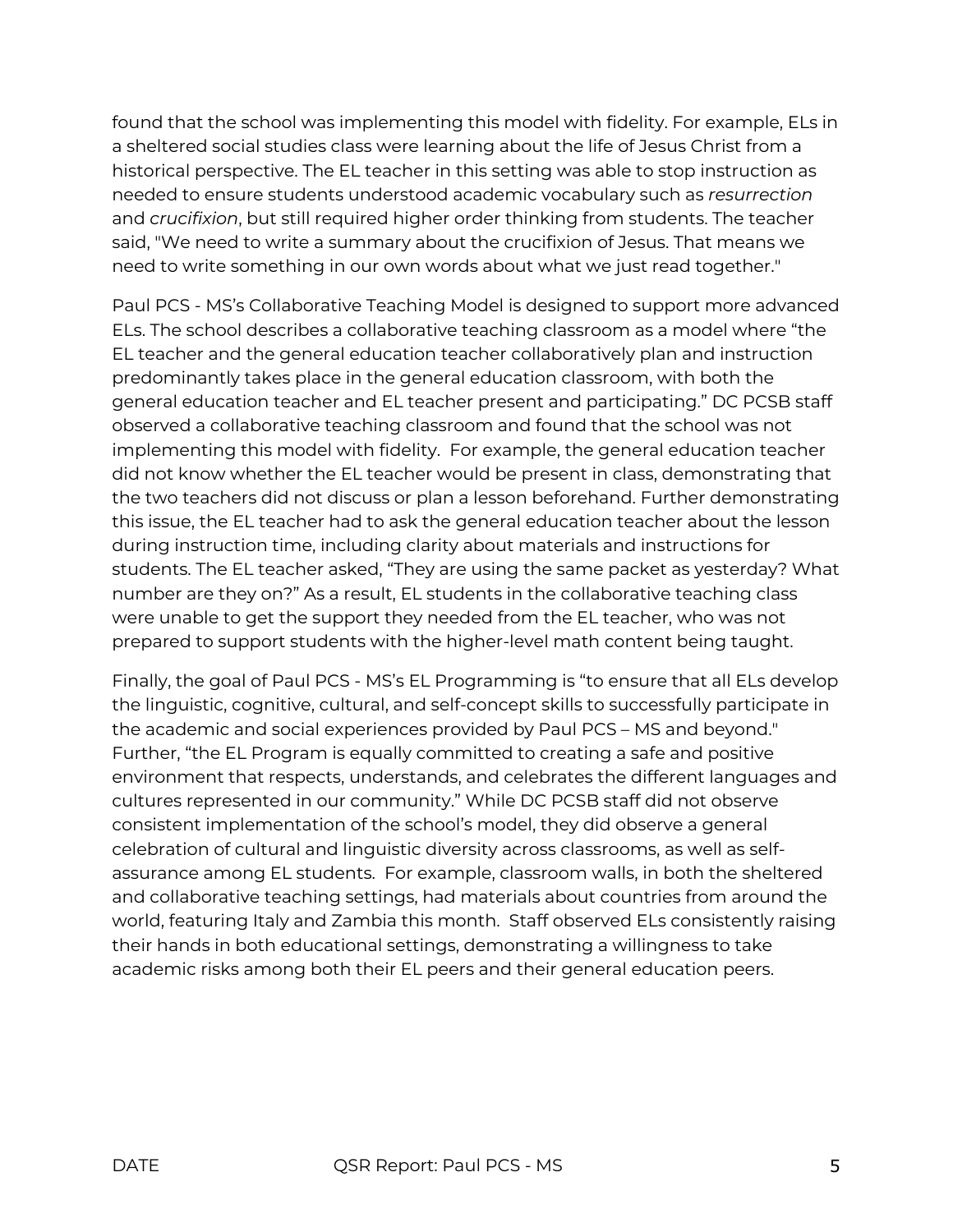### **THE CLASSROOM ENVIRONMENT4**

This table summarizes the school's performance on the Classroom Environment domain of the rubric during the unannounced visits. The label definitions for classroom observations of "distinguished," "proficient," "basic," and "unsatisfactory" are those from the Danielson framework. The QSR team scored 66% of classrooms as "distinguished" or "proficient" for the Classroom Environment domain. Please see Appendix III for a breakdown of each subdomain score.

| <b>The Classroom</b><br><b>Environment</b>                    | <b>Evidence</b>                                                                                                                                                                                                                                                                                                                                                                                                                                                                                                                                                                                                                                                                                            | <b>School Wide Rating</b> |     |
|---------------------------------------------------------------|------------------------------------------------------------------------------------------------------------------------------------------------------------------------------------------------------------------------------------------------------------------------------------------------------------------------------------------------------------------------------------------------------------------------------------------------------------------------------------------------------------------------------------------------------------------------------------------------------------------------------------------------------------------------------------------------------------|---------------------------|-----|
| <b>Creating an</b>                                            | The QSR team scored 64% of the observations                                                                                                                                                                                                                                                                                                                                                                                                                                                                                                                                                                                                                                                                | Distinguished             | 0%  |
| <b>Environment of</b><br><b>Respect and</b><br><b>Rapport</b> | as proficient in this component and none as<br>distinguished. In these observations<br>interactions between students and teachers<br>were respectful and appropriate most of the<br>time. Students listened to each other, shared<br>resources, and participated willingly during<br>class discussions. Teachers in these<br>observations made general connections with<br>students and praised their effort. A few teachers<br>offered high-fives or verbal recognition. In one<br>observation after a student generated a list of<br>synonyms the teacher stated, "You came up<br>with so many amazing synonyms. You are the<br>Thesaurus for (our) block. Thank you for all of<br>those amazing words." |                           | 64% |
|                                                               | The QSR team scored 18% of the observations as<br>basic in this component. In these observations<br>there were inconsistencies in interactions, with<br>some instances of disrespect from students and<br>uneven responses from teachers. During some<br>interactions between students and the teacher,<br>student body language indicated hurt feelings.<br>For example, one student said they believed<br>they had received a failing grade on their paper<br>to which the teacher responded, "No, that's not<br>true. I never give F's. I'm not taking questions<br>now. It is time to get started."                                                                                                    | <b>Basic</b>              | 18% |

 

<sup>4</sup> Teachers may be observed more than once by different review team members.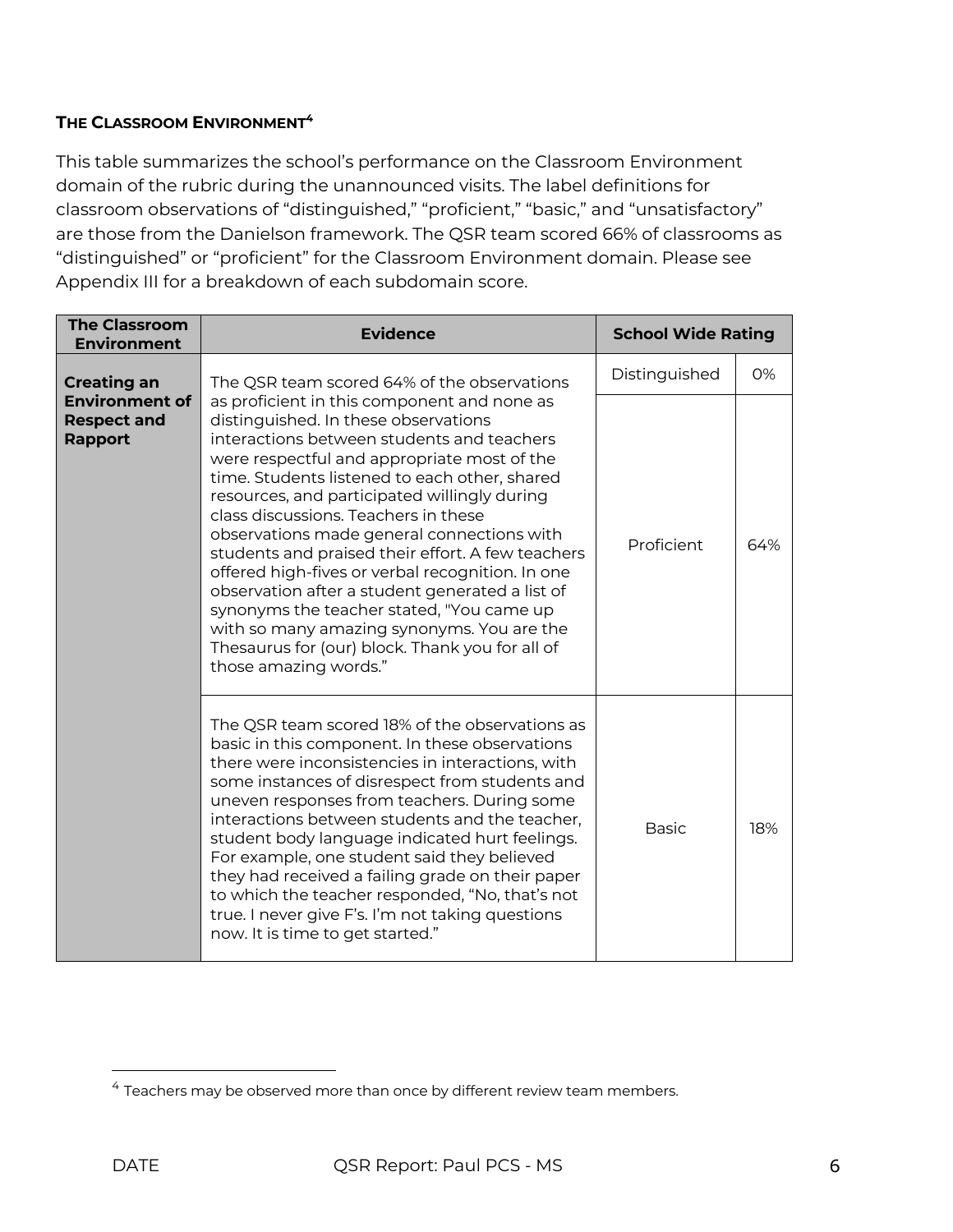| <b>The Classroom</b><br><b>Environment</b>              | <b>Evidence</b>                                                                                                                                                                                                                                                                                                                                                                                                                                                                                                                                                                                                                                                                                                    | <b>School Wide Rating</b> |     |
|---------------------------------------------------------|--------------------------------------------------------------------------------------------------------------------------------------------------------------------------------------------------------------------------------------------------------------------------------------------------------------------------------------------------------------------------------------------------------------------------------------------------------------------------------------------------------------------------------------------------------------------------------------------------------------------------------------------------------------------------------------------------------------------|---------------------------|-----|
|                                                         | The QSR team scored 18% of the observations as<br>unsatisfactory in this component. In these<br>observations interactions were characterized by<br>conflict such as students throwing things at<br>each other, hitting each other, and exhibiting<br>other unsafe behaviors. The QSR team noted<br>several power struggles that occurred between<br>teachers and students. In a few observations<br>students indicated through their body language<br>or verbally that they did not care about the<br>teacher's attempts at redirection. Teachers<br>demanded compliance in these situations<br>which resulted in students talking back, walking<br>out of the classroom, or continuing disrespectful<br>behavior. | Unsatisfactory            | 18% |
| <b>Establishing a</b><br><b>Culture for</b><br>Learning | The QSR team scored 55% of observations as<br>proficient and none as distinguished in this<br>component. Teachers in these observations<br>ensured all students worked hard and students                                                                                                                                                                                                                                                                                                                                                                                                                                                                                                                           | Distinguished             | 0%  |
|                                                         | understood their role as learners. When several<br>students in one observation were unsure of the<br>answer, the teacher asked everyone to turn and<br>talk to get everyone involved. Several teachers<br>used encouraging language to set expectations<br>such as, "We are capable of building on that"<br>and "Be prepared to struggle, but we can do it."                                                                                                                                                                                                                                                                                                                                                       | Proficient                | 55% |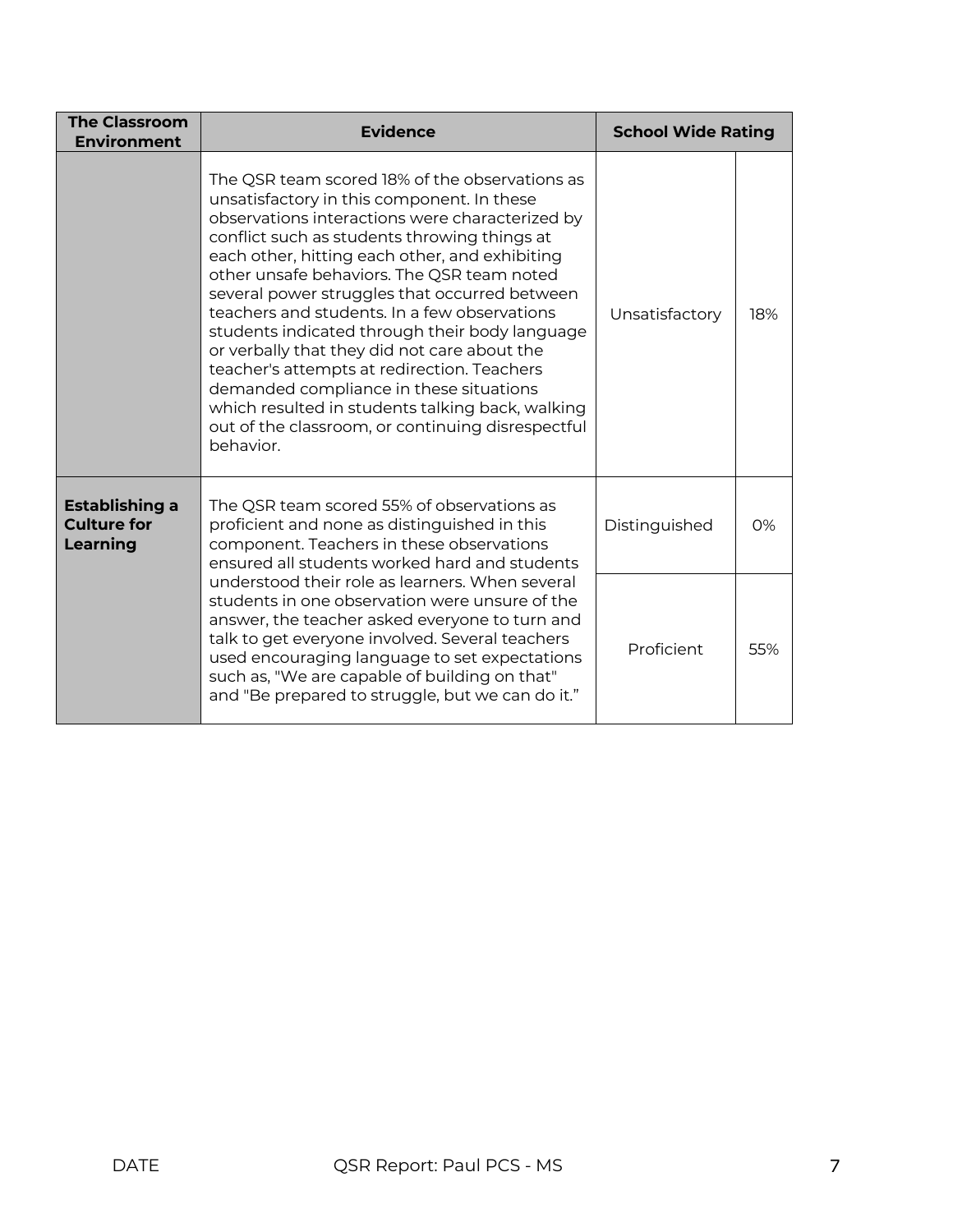| The QSR team scored 36% of the observations as<br>basic in this component. In these observations<br>teachers conveyed high expectations for only<br>some students. In several observations students<br>who were off-task were not redirected to<br>engage in learning and were allowed to remain<br>off-task, often disrupting the learning<br>environment. In one observation the classroom<br>discussion was dominated by one student in<br>particular. The teacher did not insist that other<br><b>Basic</b><br>36%<br>students participate in the discussion. In<br>another observation students complied with the<br>teacher's expectations for learning but did not<br>indicate commitment or initiative for their work.<br>For example, students who solved a problem on<br>the board or worked directly with the teacher<br>were focused on the task, but students not<br>working directly with the teacher engaged in<br>off-topic conversations or sat idle until the<br>teacher worked directly with them.<br>The QSR team scored less than 10% of the<br>observations as unsatisfactory in this<br>Unsatisfactory<br>9%<br>component.<br>Distinguished<br>0%<br>Managing<br>The QSR team scored 91% of the observations as<br><b>Classroom</b><br>proficient in this component and none as<br><b>Procedures</b><br>distinguished. Most classrooms maintained<br>effective routines and procedures. Many<br>teachers had materials ready or easily accessible<br>to students and in a few classrooms, students<br>helped pass out and clean up as needed.<br>Proficient<br>91%<br>Several teachers used class chants or a<br>countdown as a way to indicate needing<br>attention or transitions. Other teachers used<br>visual cues such as timers or posted agendas to<br>help keep the class running smoothly.<br>The QSR team scored less than 10% of<br><b>Basic</b><br>9%<br>observations as basic in this component. | <b>The Classroom</b><br><b>Environment</b> | <b>Evidence</b> | <b>School Wide Rating</b> |  |
|---------------------------------------------------------------------------------------------------------------------------------------------------------------------------------------------------------------------------------------------------------------------------------------------------------------------------------------------------------------------------------------------------------------------------------------------------------------------------------------------------------------------------------------------------------------------------------------------------------------------------------------------------------------------------------------------------------------------------------------------------------------------------------------------------------------------------------------------------------------------------------------------------------------------------------------------------------------------------------------------------------------------------------------------------------------------------------------------------------------------------------------------------------------------------------------------------------------------------------------------------------------------------------------------------------------------------------------------------------------------------------------------------------------------------------------------------------------------------------------------------------------------------------------------------------------------------------------------------------------------------------------------------------------------------------------------------------------------------------------------------------------------------------------------------------------------------------------------------------------------------------------------------------------------------------------|--------------------------------------------|-----------------|---------------------------|--|
|                                                                                                                                                                                                                                                                                                                                                                                                                                                                                                                                                                                                                                                                                                                                                                                                                                                                                                                                                                                                                                                                                                                                                                                                                                                                                                                                                                                                                                                                                                                                                                                                                                                                                                                                                                                                                                                                                                                                       |                                            |                 |                           |  |
|                                                                                                                                                                                                                                                                                                                                                                                                                                                                                                                                                                                                                                                                                                                                                                                                                                                                                                                                                                                                                                                                                                                                                                                                                                                                                                                                                                                                                                                                                                                                                                                                                                                                                                                                                                                                                                                                                                                                       |                                            |                 |                           |  |
|                                                                                                                                                                                                                                                                                                                                                                                                                                                                                                                                                                                                                                                                                                                                                                                                                                                                                                                                                                                                                                                                                                                                                                                                                                                                                                                                                                                                                                                                                                                                                                                                                                                                                                                                                                                                                                                                                                                                       |                                            |                 |                           |  |
|                                                                                                                                                                                                                                                                                                                                                                                                                                                                                                                                                                                                                                                                                                                                                                                                                                                                                                                                                                                                                                                                                                                                                                                                                                                                                                                                                                                                                                                                                                                                                                                                                                                                                                                                                                                                                                                                                                                                       |                                            |                 |                           |  |
|                                                                                                                                                                                                                                                                                                                                                                                                                                                                                                                                                                                                                                                                                                                                                                                                                                                                                                                                                                                                                                                                                                                                                                                                                                                                                                                                                                                                                                                                                                                                                                                                                                                                                                                                                                                                                                                                                                                                       |                                            |                 |                           |  |
| The QSR team scored none of the observations<br>Unsatisfactory<br>0%<br>as unsatisfactory in this component.                                                                                                                                                                                                                                                                                                                                                                                                                                                                                                                                                                                                                                                                                                                                                                                                                                                                                                                                                                                                                                                                                                                                                                                                                                                                                                                                                                                                                                                                                                                                                                                                                                                                                                                                                                                                                          |                                            |                 |                           |  |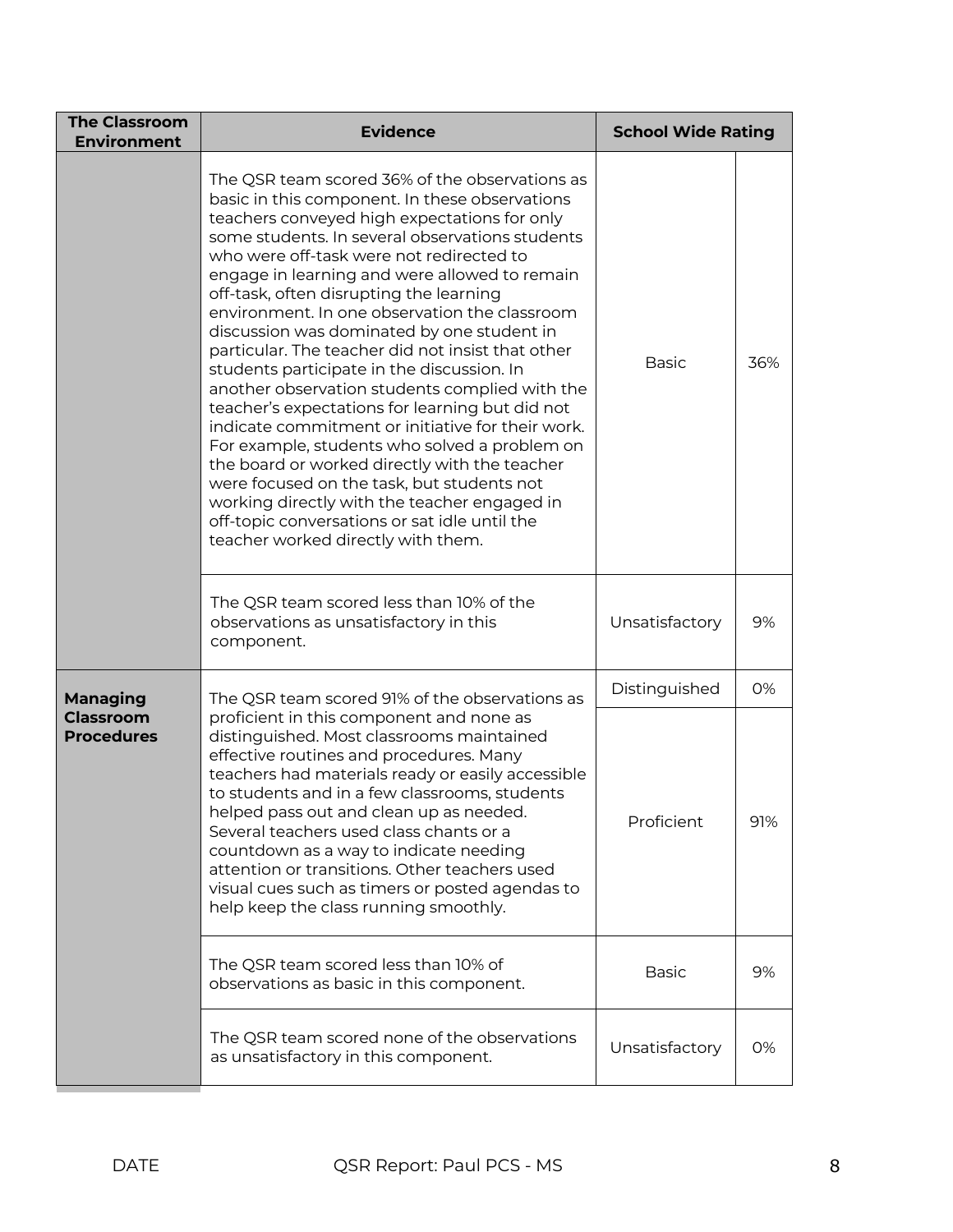| <b>The Classroom</b><br><b>Environment</b>           | <b>Evidence</b>                                                                                                                                                                                                                                                                                                                                                                                                                                                                                                                                                                                                                                          | <b>School Wide Rating</b> |     |
|------------------------------------------------------|----------------------------------------------------------------------------------------------------------------------------------------------------------------------------------------------------------------------------------------------------------------------------------------------------------------------------------------------------------------------------------------------------------------------------------------------------------------------------------------------------------------------------------------------------------------------------------------------------------------------------------------------------------|---------------------------|-----|
| <b>Managing</b><br><b>Student</b><br><b>Behavior</b> | The QSR team scored 54% of the observations<br>as distinguished or proficient in this component.<br>In the distinguished observation student                                                                                                                                                                                                                                                                                                                                                                                                                                                                                                             | Distinguished             | 9%  |
|                                                      | behavior was entirely appropriate. All students<br>adhered to the expectations for watching the<br>video silently and participating in the ensuing<br>discussions. The teachers in this observation<br>actively circulated and monitored student<br>behavior throughout the observation.                                                                                                                                                                                                                                                                                                                                                                 |                           |     |
|                                                      | Student behavior was generally appropriate in<br>the proficient observations and teachers<br>monitored and responded to misbehaviors<br>effectively. Teachers used strategies such as<br>global reminders, proximity, and individual<br>redirection to address misbehaviors. One<br>teacher allowed a student to take a break on<br>their own when the student indicated one was<br>needed. In another observation the teachers<br>monitored behavior by shouting out students<br>that met expectations and responding quickly<br>to those who did not. One teacher wrote notes<br>to two students that read, "Thank you for paying<br>attention today." | Proficient                | 45% |
|                                                      | The QSR team scored 27% of the observations<br>as basic in this component. While some<br>standards of conduct had been established,<br>their implementation and teachers'<br>reinforcement of the system were inconsistent.<br>Some teachers wrote students' names on the<br>board, but this was not consistent with who was<br>misbehaving nor did it result in a change of<br>behavior. In other observations teachers<br>attempted to respond and redirect<br>misbehaviors but students often ignored the<br>requests or paused momentarily and then<br>returned to off-task behaviors without any<br>further response from teachers.                 | <b>Basic</b>              | 27% |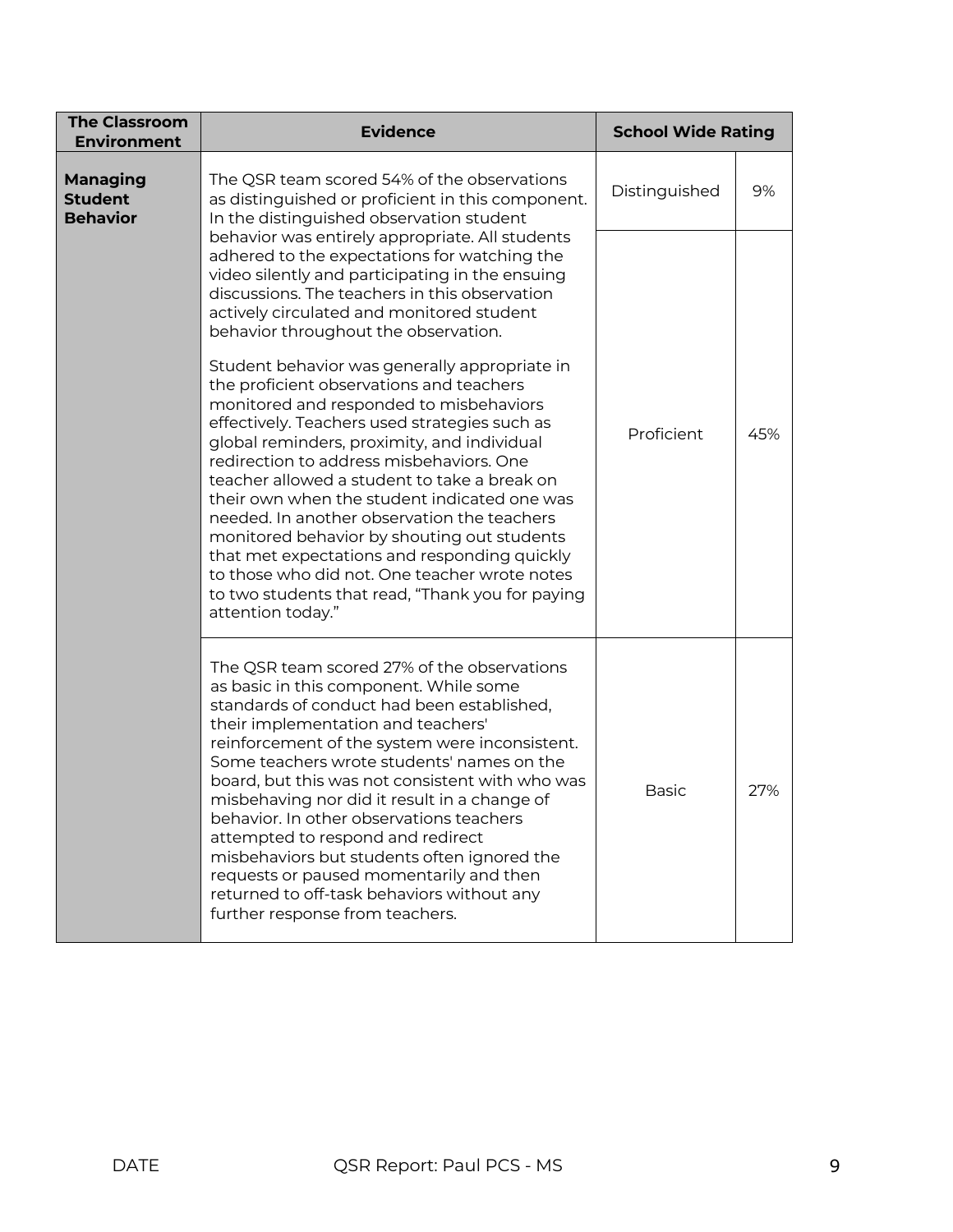| <b>The Classroom</b><br><b>Environment</b> | Evidence                                                                                                                                                                                                                                                                                                                                                                                                                                                                                                                                                                                                                          | <b>School Wide Rating</b> |     |
|--------------------------------------------|-----------------------------------------------------------------------------------------------------------------------------------------------------------------------------------------------------------------------------------------------------------------------------------------------------------------------------------------------------------------------------------------------------------------------------------------------------------------------------------------------------------------------------------------------------------------------------------------------------------------------------------|---------------------------|-----|
|                                            | The QSR team scored 18% of the observations as<br>unsatisfactory in this component. In these<br>observations students challenged the teacher<br>and any type of established standard of<br>conduct. The environment in these<br>observations was disorderly and not conducive<br>to learning. In several observations, students<br>talked off-task, passed notes to each other, and<br>got out of their seats to walk around. Two<br>students ran out into the hallway without<br>permission during one observation. There was<br>little to no monitoring of these examples of<br>student behavior and teachers did not redirect. | Unsatisfactory            | 18% |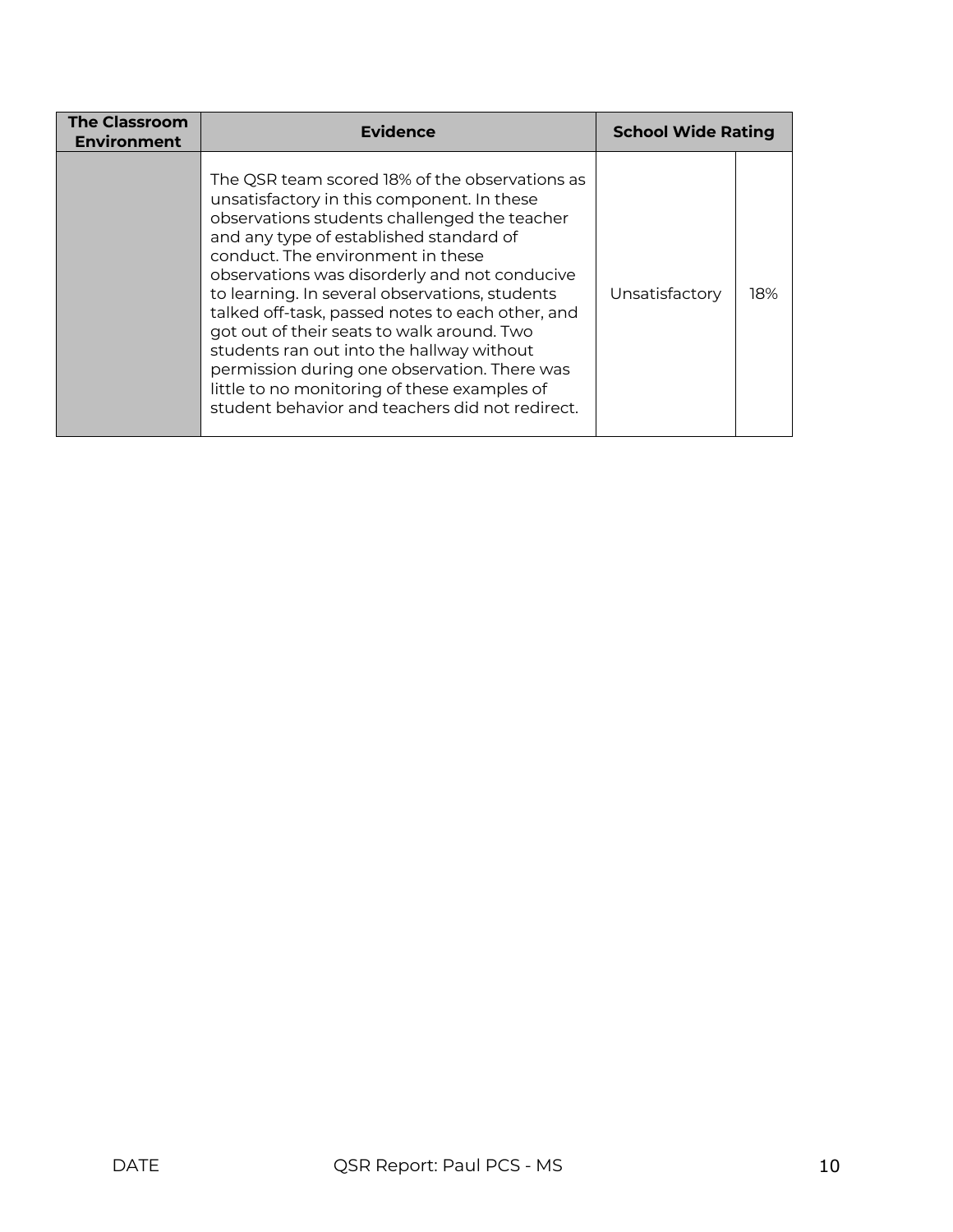#### **INSTRUCTION**

This table summarizes the school's performance on the Instruction domain of the rubric during the unannounced visits. The label definitions for classroom observations of "distinguished," "proficient," "basic," and "unsatisfactory" are those from the Danielson framework. The QSR team scored 49% of classrooms as "distinguished" or "proficient" for the Instruction domain. Please see Appendix III for a breakdown of each subdomain score.

| <b>Instruction</b>                    | <b>Evidence</b>                                                                                                                                                                                                                                                                                                                                                                                                                                                                                                                                                                                                                                                                                                                                                                               | <b>School Wide Rating</b> |     |
|---------------------------------------|-----------------------------------------------------------------------------------------------------------------------------------------------------------------------------------------------------------------------------------------------------------------------------------------------------------------------------------------------------------------------------------------------------------------------------------------------------------------------------------------------------------------------------------------------------------------------------------------------------------------------------------------------------------------------------------------------------------------------------------------------------------------------------------------------|---------------------------|-----|
| <b>Communicating</b><br>with Students | The QSR team scored 54% of observations as<br>distinguished or proficient in this component.<br>In the distinguished observation the teacher                                                                                                                                                                                                                                                                                                                                                                                                                                                                                                                                                                                                                                                  |                           | 9%  |
|                                       | explained content clearly using metaphors and<br>analogies to help students understand. The<br>teacher also encouraged students to make<br>connections between the content, related<br>symbols, and their lives outside of school.<br>In the proficient observations several teachers<br>clearly stated what students should do and how<br>they could connect the current task with<br>previous learning. In a few observations<br>teachers asked students to read the agenda or<br>objective and then asked other students to<br>rephrase the task in their own words. A few<br>teachers provided models for student work and<br>clarified student misunderstanding when<br>needed. Several teachers offered strategies<br>students could use when solving problems and<br>completing tasks. | Proficient                | 45% |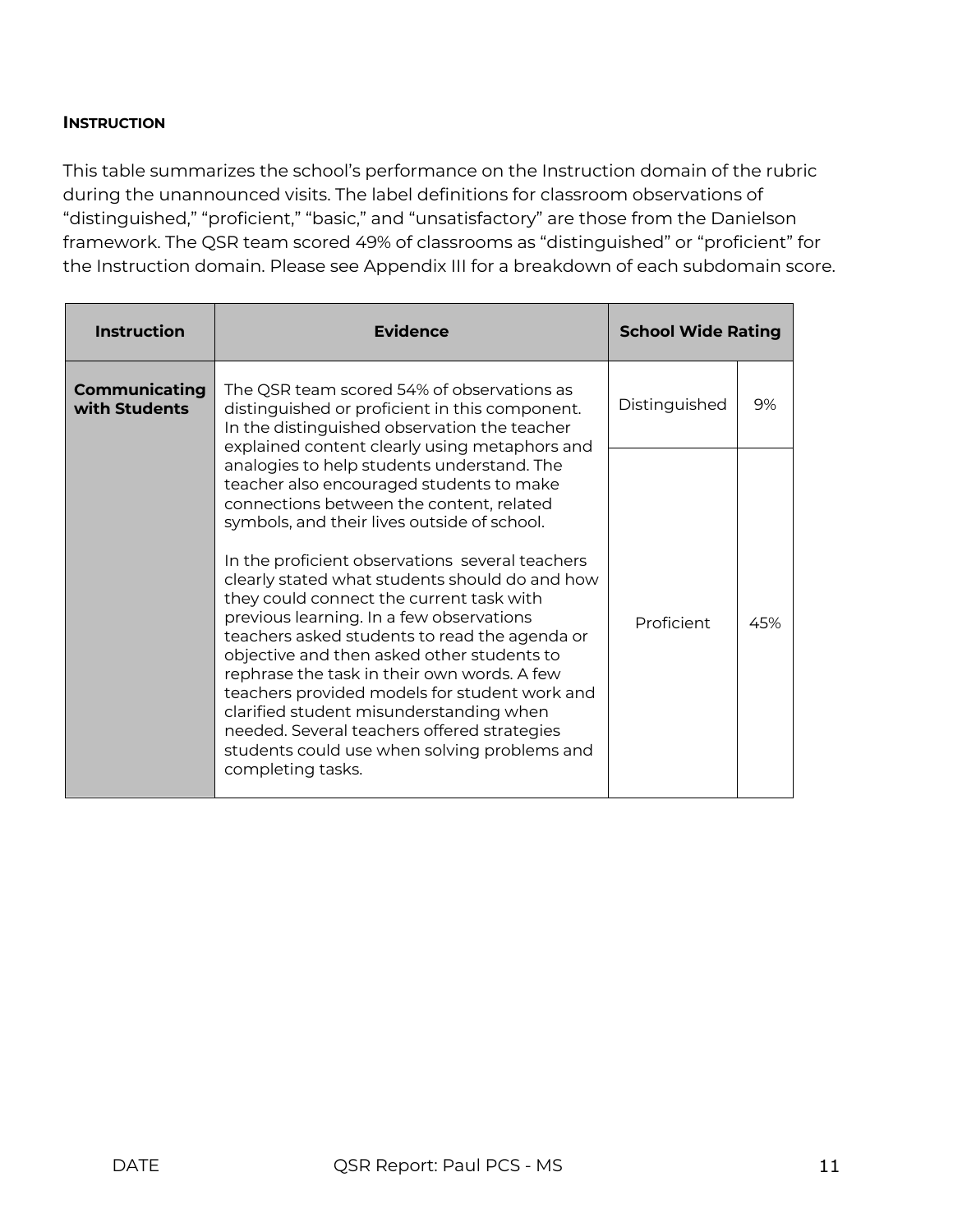| <b>Instruction</b> | <b>Evidence</b>                                                                                                                                                                                                                                                                                                                                                                                                                                                                                                                                                                                                                                                                                                                                                                                                                                                                   | <b>School Wide Rating</b> |     |
|--------------------|-----------------------------------------------------------------------------------------------------------------------------------------------------------------------------------------------------------------------------------------------------------------------------------------------------------------------------------------------------------------------------------------------------------------------------------------------------------------------------------------------------------------------------------------------------------------------------------------------------------------------------------------------------------------------------------------------------------------------------------------------------------------------------------------------------------------------------------------------------------------------------------|---------------------------|-----|
|                    | The QSR team rated 27%% of the observations<br>as basic in this component. Teachers in these<br>observations attempted to explain content<br>clearly but these attempts were either purely<br>procedural or needed significant clarification. In<br>one observation the teacher situated the lesson<br>within the context of his/her unit and<br>attempted to involve student participation<br>during the explanation of content, but some<br>portions were difficult to follow. After students<br>showed confusion, the teacher explained in a<br>monologue the conclusions that they drew<br>from the scene. It was unclear if all students<br>understood how the teacher arrived at his/her<br>thinking. In another observation the teacher<br>posted the steps of the process for students to<br>follow but there was no explanation or<br>exploration of the task's content. | <b>Basic</b>              | 27% |
|                    | The QSR team scored 18% of the observations as<br>unsatisfactory in this component. The purpose<br>and directions for these lessons were unclear.<br>Students responded to the teacher's<br>instructions with confusion by asking<br>numerous questions or not participating. In one<br>observation only one student attempted to<br>answer the teacher's questions with rapid-fire<br>incorrect responses. Eventually the teacher in<br>this observation gave students the expected<br>answer.                                                                                                                                                                                                                                                                                                                                                                                   | Unsatisfactory            | 18% |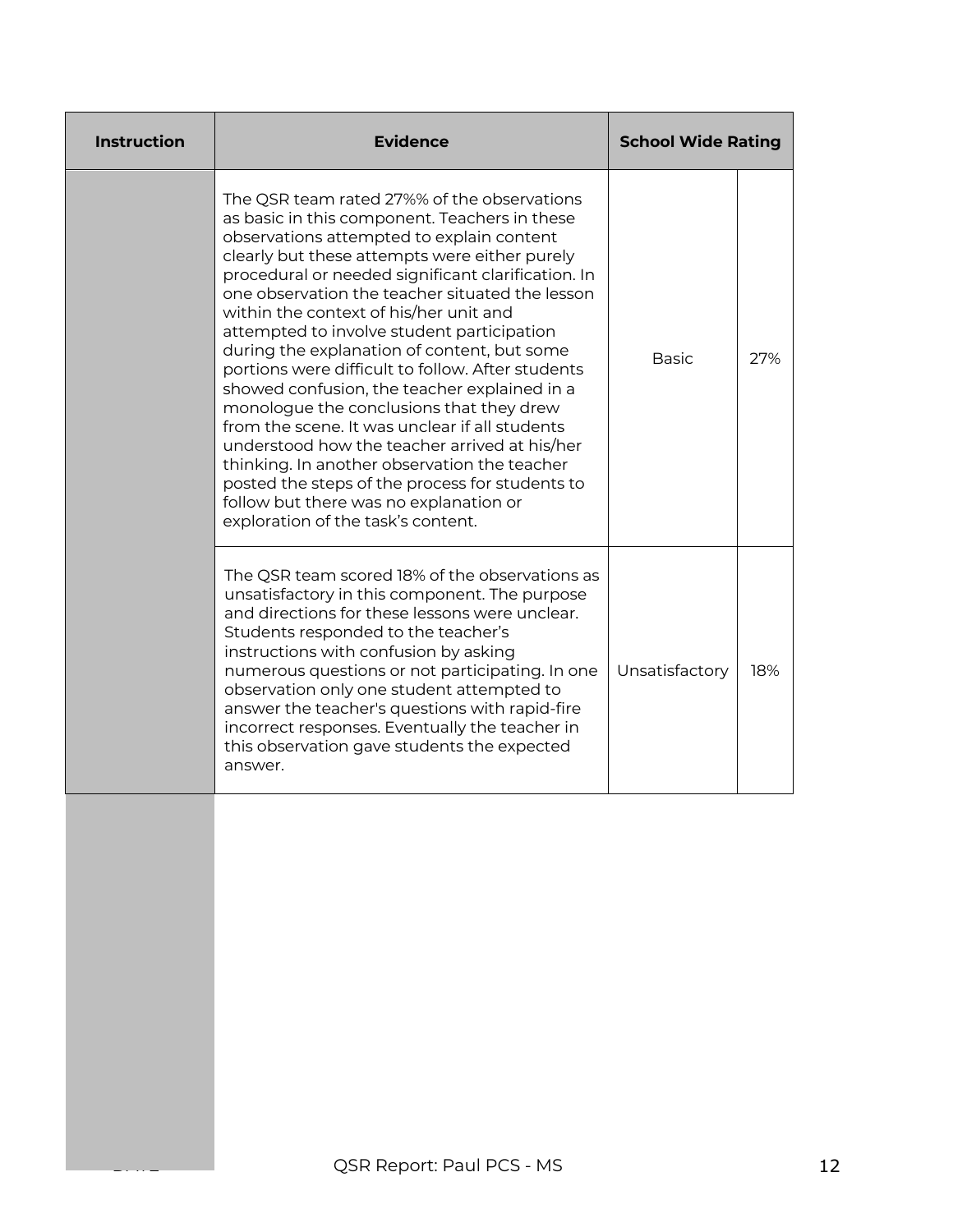| <b>Using</b><br>Questioning/<br><b>Prompts and</b><br><b>Discussion</b><br><b>Techniques</b>                                                                                                                                                                                                                                                                                                                                                    | The QSR team scored 60% of the observations<br>as proficient in this component and none as<br>distinguished. In these observations teachers<br>incorporated discussion techniques during the<br>lesson, such as turn and talk, small group work,<br>and asking students to agree/disagree with                                                                                                                                                      | Distinguished  | 0%  |
|-------------------------------------------------------------------------------------------------------------------------------------------------------------------------------------------------------------------------------------------------------------------------------------------------------------------------------------------------------------------------------------------------------------------------------------------------|-----------------------------------------------------------------------------------------------------------------------------------------------------------------------------------------------------------------------------------------------------------------------------------------------------------------------------------------------------------------------------------------------------------------------------------------------------|----------------|-----|
| each other. In one observation, students worked<br>in small groups to explore different questions.<br>The teacher floated from group to group asking<br>students to justify their thinking to each other.<br>In another observation the teacher challenged<br>students' thinking with follow-up questions and<br>called on all students to participate. In another<br>observation a group of students worked on a<br>word problem on the board. | Proficient                                                                                                                                                                                                                                                                                                                                                                                                                                          |                |     |
|                                                                                                                                                                                                                                                                                                                                                                                                                                                 | The teacher had each student solve the<br>problem and explain their process in detail.<br>After each student explained how they got their<br>answer, the teacher told the class that both<br>students were correct in how they answered<br>the problem. The teacher then asked another<br>student in the class to explain why both<br>answers were correct.                                                                                         |                | 60% |
|                                                                                                                                                                                                                                                                                                                                                                                                                                                 | The QSR team rated 30% of the observations as<br>basic in this component. In these observations<br>few questions were asked to promote student<br>thinking. The majority of questions from<br>teachers to students led students along a single<br>path of inquiry where the teacher responded<br>only to correct answers. In one observation the<br>teachers attempted to ask questions to engage<br>students but only a few students participated. | <b>Basic</b>   | 30% |
|                                                                                                                                                                                                                                                                                                                                                                                                                                                 | The QSR team scored 10% of the observations as<br>unsatisfactory in this component. A few<br>students dominated the discussion in one<br>observation, with the teacher mediating the<br>few questions posed and answers received. No<br>one was asked to respond directly to each<br>other's ideas or to explain their reasoning.                                                                                                                   | Unsatisfactory | 10% |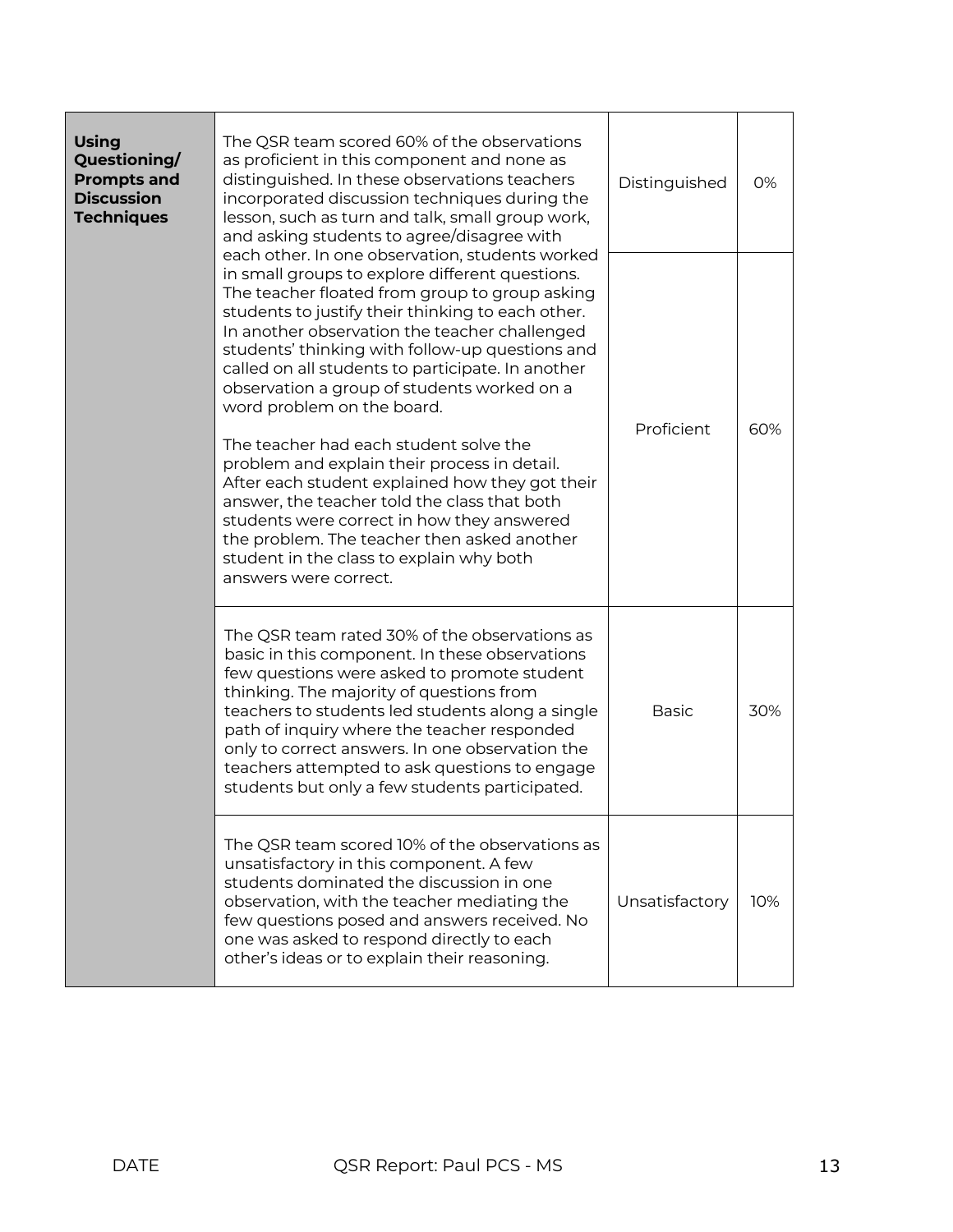| <b>Engaging</b><br><b>Students in</b><br>Learning | The QSR team scored 36% of the observations<br>as distinguished or proficient in this<br>component. In the distinguished observation<br>the students were asked to draw their own<br>conclusions at the end of the lesson. The<br>teacher stated, "You are writing a biography.<br>You already wrote summaries and now you are<br>taking the information from these summaries<br>to write a full essay."                                                                                                                                                                                                                                                                                                                                                                                                                                                             |                |     |  |
|---------------------------------------------------|----------------------------------------------------------------------------------------------------------------------------------------------------------------------------------------------------------------------------------------------------------------------------------------------------------------------------------------------------------------------------------------------------------------------------------------------------------------------------------------------------------------------------------------------------------------------------------------------------------------------------------------------------------------------------------------------------------------------------------------------------------------------------------------------------------------------------------------------------------------------|----------------|-----|--|
|                                                   | Proficient                                                                                                                                                                                                                                                                                                                                                                                                                                                                                                                                                                                                                                                                                                                                                                                                                                                           | 27%            |     |  |
|                                                   | The QSR team rated 55% of observations as<br>basic in this component. The learning tasks in<br>these observations allowed students to be<br>passive or compliant learners. In one<br>observation students were asked to cut, color,<br>and glue a square from a worksheet onto a<br>piece of construction paper. In another<br>observation teacher talk dominated the lesson.<br>Even when questions were meant to engage<br>students, there was little participation and the<br>teacher responded or moved on instead.<br>Pacing in most of the basic observations was<br>uneven. In one lesson several students waited<br>passively for others to finish. No additional tasks<br>or opportunities for learning were offered. In<br>other observations, students not engaged<br>directly with the teacher engaged in off-task<br>talk and movement around the room. |                | 55% |  |
|                                                   | The QSR team scored less than 10% of<br>observations as unsatisfactory in this<br>component.                                                                                                                                                                                                                                                                                                                                                                                                                                                                                                                                                                                                                                                                                                                                                                         | Unsatisfactory | 9%  |  |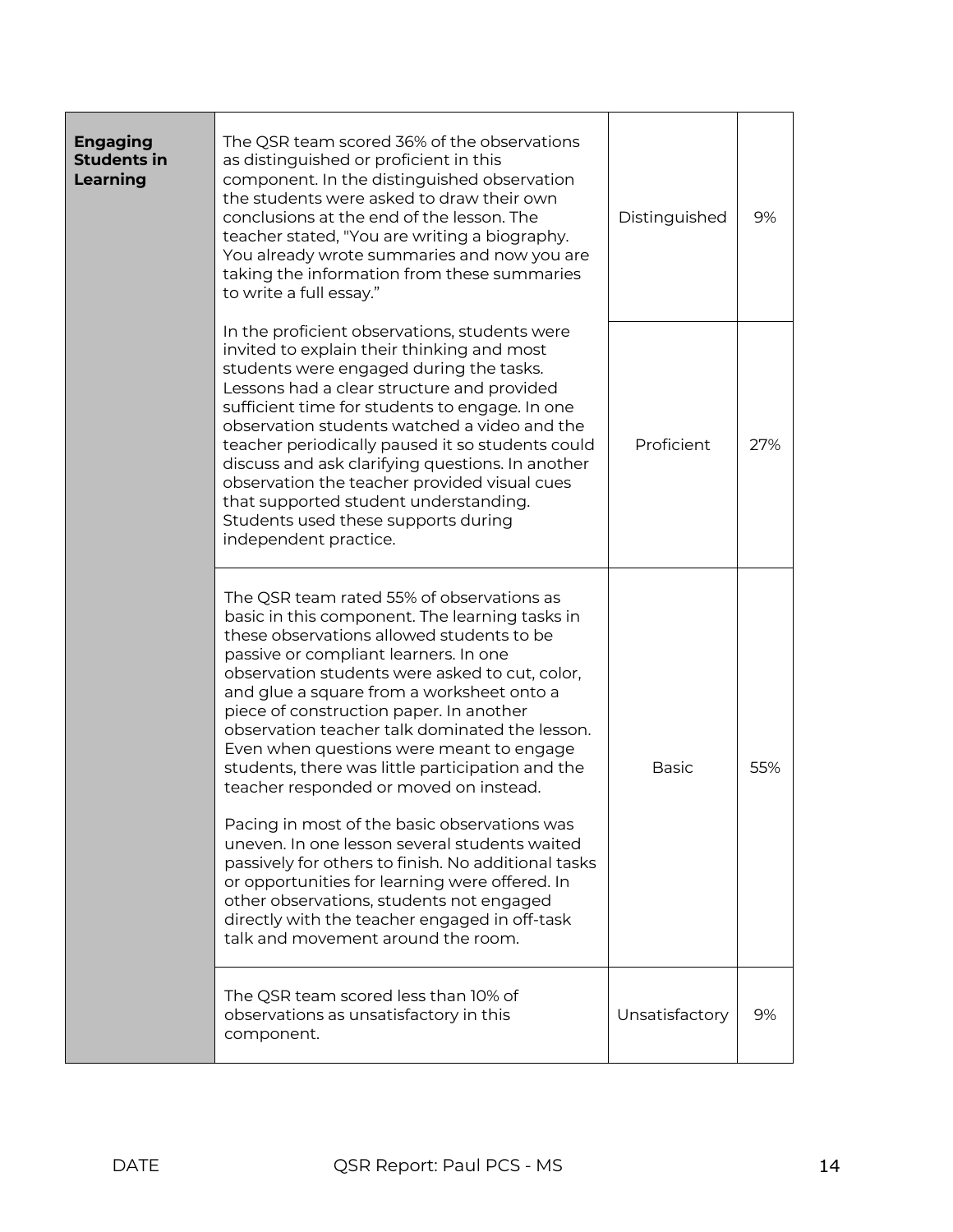| <b>Using</b><br><b>Assessment in</b><br><b>Instruction</b> | The QSR team scored 45% of the observations<br>as proficient and none as distinguished in this<br>component. Several teachers ensured students<br>had clear criteria for their work and often<br>Distinguished<br>provided students with an opportunity to self-<br>assess or participate in peer-assessment and<br>revision. In a few observations this occurred                                                                                                                                                                                                                                                                                                                                                                                         |                | 0%  |
|------------------------------------------------------------|-----------------------------------------------------------------------------------------------------------------------------------------------------------------------------------------------------------------------------------------------------------------------------------------------------------------------------------------------------------------------------------------------------------------------------------------------------------------------------------------------------------------------------------------------------------------------------------------------------------------------------------------------------------------------------------------------------------------------------------------------------------|----------------|-----|
|                                                            | when students solved problems on the board in<br>front of the class. The teacher prompted<br>students at the board to explain their thinking<br>to everyone and students were able to adjust<br>their own answers accordingly. One teacher<br>prompted the rest of the class to assess<br>whether their peer's work was correct and to<br>explain why.                                                                                                                                                                                                                                                                                                                                                                                                    | Proficient     | 45% |
|                                                            | The QSR team rated 36% of the observations as<br>basic in this component. Teachers sometimes<br>offered general feedback to students both<br>individually and as a group. In one observation<br>the teacher indicated when a group's response<br>was incorrect, but did not prompt them further<br>with questions, suggestions, or strategies to<br>improve their work. In other observations<br>teachers monitored and walked around the<br>classroom but did not diagnose evidence of<br>learning or adjust the lesson when needed. In<br>one observation the teacher requested global<br>indicators of student understanding. They<br>asked questions to the whole group but gave<br>minimal wait time for students to generate<br>thoughtful answers. | <b>Basic</b>   | 36% |
|                                                            | The QSR team scored 18% of the observations as<br>unsatisfactory in this component. In these<br>observations, there was little to no feedback or<br>monitoring of student understanding by<br>teachers. There were few to no opportunities for<br>students to assess their own work either.                                                                                                                                                                                                                                                                                                                                                                                                                                                               | Unsatisfactory | 18% |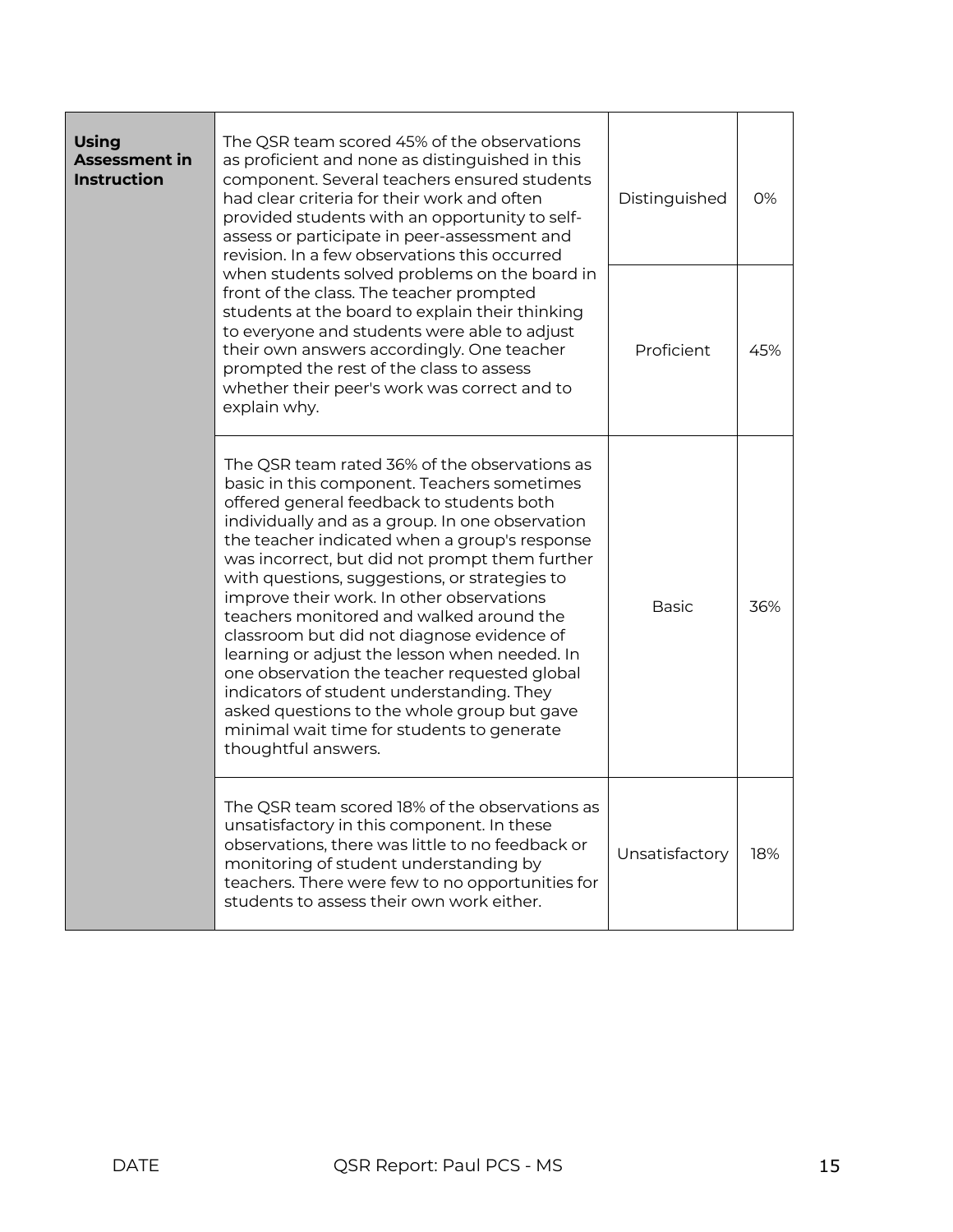## **APPENDIX I: CLASSROOM ENVIRONMENT**

| <b>The Classroom</b><br><b>Environment</b>                                | Unsatisfactory                                                                                                                                                                                                             | <b>Basic</b>                                                                                                                                                                                                                                                                                                                                 | <b>Proficient</b>                                                                                                                                                                                                                                 | <b>Distinguished</b>                                                                                                                                                                                                                                                                                                                    |
|---------------------------------------------------------------------------|----------------------------------------------------------------------------------------------------------------------------------------------------------------------------------------------------------------------------|----------------------------------------------------------------------------------------------------------------------------------------------------------------------------------------------------------------------------------------------------------------------------------------------------------------------------------------------|---------------------------------------------------------------------------------------------------------------------------------------------------------------------------------------------------------------------------------------------------|-----------------------------------------------------------------------------------------------------------------------------------------------------------------------------------------------------------------------------------------------------------------------------------------------------------------------------------------|
| <b>Creating an</b><br><b>Environment of</b><br><b>Respect and Rapport</b> | Classroom interactions,<br>both between the teacher<br>and students and among<br>students, are negative or<br>inappropriate and<br>characterized by sarcasm,<br>putdowns, or conflict.                                     | Classroom interactions<br>are generally appropriate<br>and free from conflict<br>but may be<br>characterized by<br>occasional displays of<br>insensitivity.                                                                                                                                                                                  | Classroom interactions<br>reflect general warmth<br>and caring, and are<br>respectful of the cultural<br>and developmental<br>differences among<br>groups of students.                                                                            | Classroom interactions<br>are highly respectful,<br>reflecting genuine<br>warmth and caring<br>toward individuals.<br>Students themselves<br>ensure maintenance of<br>high levels of civility<br>among member of the<br>class.                                                                                                          |
| <b>Establishing a Culture</b><br>for Learning                             | The classroom does not<br>represent a culture for<br>learning and is<br>characterized by low<br>teacher commitment to<br>the subject, low<br>expectations for student<br>achievement, and little<br>student pride in work. | The classroom<br>environment reflects<br>only a minimal culture<br>for learning, with only<br>modest or inconsistent<br>expectations for student<br>achievement, little<br>teacher commitment to<br>the subject, and little<br>student pride in work.<br>Both teacher and<br>students are performing<br>at the minimal level to<br>"get by." | The classroom<br>environment represents<br>a genuine culture for<br>learning, with<br>commitment to the<br>subject on the part of<br>both teacher and<br>students, high<br>expectations for student<br>achievement, and<br>student pride in work. | Students assumes<br>much of the<br>responsibility for<br>establishing a culture<br>for learning in the<br>classroom by taking<br>pride in their work.<br>initiating<br>improvements to their<br>products, and holding<br>the work to the highest<br>standard. Teacher<br>demonstrates as<br>passionate<br>commitment to the<br>subject. |
| <b>Managing Classroom</b><br><b>Procedures</b>                            | Classroom routines and<br>procedures are either<br>nonexistent or inefficient,<br>resulting in the loss of<br>much instruction time.                                                                                       | Classroom routines and<br>procedures have been<br>established but function<br>unevenly or<br>inconsistently, with some<br>loss of instruction time.                                                                                                                                                                                          | Classroom routines and<br>procedures have been<br>established and function<br>smoothly for the most<br>part, with little loss of<br>instruction time.                                                                                             | Classroom routines and<br>procedures are<br>seamless in their<br>operation, and students<br>assume considerable<br>responsibility for their<br>smooth functioning.                                                                                                                                                                      |
| <b>Managing Student</b><br><b>Behavior</b>                                | Student behavior is poor,<br>with no clear expectations,<br>no monitoring of student<br>behavior, and<br>inappropriate response to<br>student misbehavior.                                                                 | Teacher makes an effort<br>to establish standards of<br>conduct for students,<br>monitor student<br>behavior, and respond to<br>student misbehavior, but<br>these efforts are not<br>always successful.                                                                                                                                      | Teacher is aware of<br>student behavior, has<br>established clear<br>standards of conduct,<br>and responds to student<br>misbehavior in ways that<br>are appropriate and<br>respectful of the<br>students.                                        | Student behavior is<br>entirely appropriate,<br>with evidence of<br>student participation in<br>setting expectations<br>and monitoring<br>behavior. Teacher's<br>monitoring of student<br>behavior is subtle and<br>preventive, and<br>teachers' response to<br>student misbehavior is<br>sensitive to individual<br>student needs.     |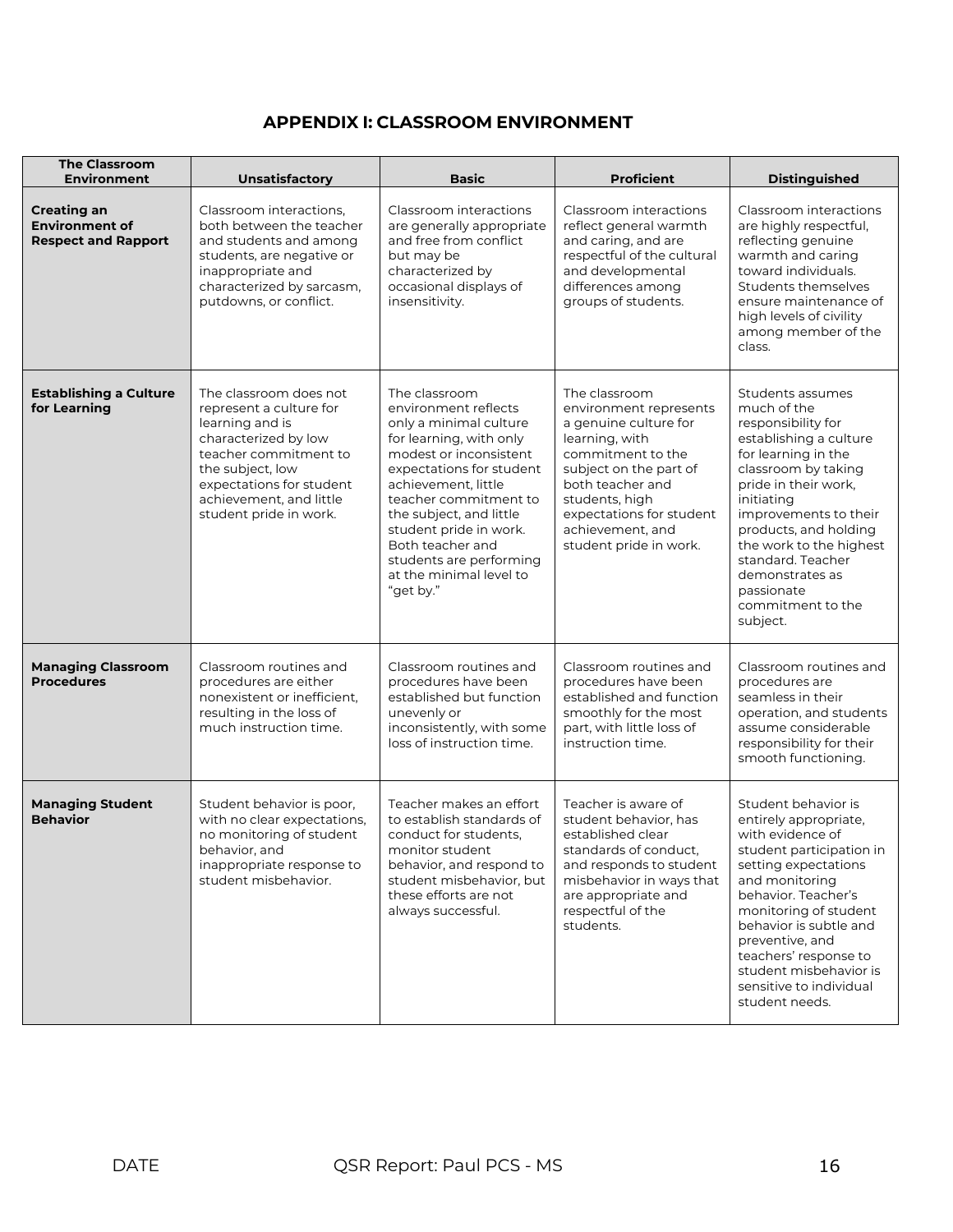# **APPENDIX II: INSTRUCTION RUBRIC**

| Instruction                                                     | <b>Unsatisfactory</b>                                                                                                                                                                                                                                                                                                             | <b>Basic</b>                                                                                                                                                                                                                                                                                                                                                                                                                         | <b>Proficient</b>                                                                                                                                                                                                                                                                                                                                                                                                                                                                      | <b>Distinguished</b>                                                                                                                                                                                                                                                                                                                                                                                                                                                                                                                                                                                                                              |
|-----------------------------------------------------------------|-----------------------------------------------------------------------------------------------------------------------------------------------------------------------------------------------------------------------------------------------------------------------------------------------------------------------------------|--------------------------------------------------------------------------------------------------------------------------------------------------------------------------------------------------------------------------------------------------------------------------------------------------------------------------------------------------------------------------------------------------------------------------------------|----------------------------------------------------------------------------------------------------------------------------------------------------------------------------------------------------------------------------------------------------------------------------------------------------------------------------------------------------------------------------------------------------------------------------------------------------------------------------------------|---------------------------------------------------------------------------------------------------------------------------------------------------------------------------------------------------------------------------------------------------------------------------------------------------------------------------------------------------------------------------------------------------------------------------------------------------------------------------------------------------------------------------------------------------------------------------------------------------------------------------------------------------|
| <b>Communicating with</b><br><b>Students</b>                    | Teacher's oral and<br>written communication<br>contains errors or is<br>unclear or<br>inappropriate to<br>students. Teacher's<br>purpose in a lesson or<br>unit is unclear to<br>students. Teacher's<br>explanation of the<br>content is unclear or<br>confusing or uses<br>inappropriate language.                               | Teacher's oral and<br>written communication<br>contains no errors, but<br>may not be completely<br>appropriate or may<br>require further<br>explanations to avoid<br>confusion. Teacher<br>attempts to explain the<br>instructional purpose,<br>with limited success.<br>Teacher's explanation of<br>the content is uneven;<br>some is done skillfully,<br>but other portions are<br>difficult to follow.                            | Teacher communicates<br>clearly and accurately to<br>students both orally and<br>in writing. Teacher's<br>purpose for the lesson or<br>unit is clear, including<br>where it is situation within<br>broader learning.<br>Teacher's explanation of<br>content is appropriate<br>and connects with<br>students' knowledge and<br>experience.                                                                                                                                              | Teacher's oral and written<br>communication is clear and<br>expressive, anticipating<br>possible student<br>misconceptions. Makes the<br>purpose of the lesson or unit<br>clear, including where it is<br>situated within broader<br>learning, linking purpose to<br>student interests. Explanation<br>of content is imaginative, and<br>connects with students'<br>knowledge and experience.<br>Students contribute to<br>explaining concepts to their<br>peers.                                                                                                                                                                                 |
| <b>Using Questioning</b><br>and Discussion<br><b>Techniques</b> | Teacher makes poor<br>use of questioning and<br>discussion techniques,<br>with low-level<br>questions, limited<br>student participation,<br>and little true<br>discussion.                                                                                                                                                        | Teacher's use of<br>questioning and<br>discussion techniques is<br>uneven with some high-<br>level question; attempts<br>at true discussion:<br>moderate student<br>participation.                                                                                                                                                                                                                                                   | Teacher's use of<br>questioning and<br>discussion techniques<br>reflects high-level<br>questions, true discussion,<br>and full participation by<br>all students.                                                                                                                                                                                                                                                                                                                       | Students formulate may of the<br>high-level questions and<br>assume responsibility for the<br>participation of all students in<br>the discussion.                                                                                                                                                                                                                                                                                                                                                                                                                                                                                                 |
| <b>Engaging Students in</b><br>Learning                         | Students are not at all<br>intellectually engaged<br>in significant learning,<br>as a result of<br>inappropriate activities<br>or materials, poor<br>representations of<br>content, or lack of<br>lesson structure.                                                                                                               | Students are<br>intellectually engaged<br>only partially, resulting<br>from activities or<br>materials or uneven<br>quality, inconsistent<br>representation of<br>content or uneven<br>structure of pacing.                                                                                                                                                                                                                          | Students are intellectually<br>engaged throughout the<br>lesson, with appropriate<br>activities and materials,<br>instructive<br>representations of<br>content, and suitable<br>structure and pacing of<br>the lesson.                                                                                                                                                                                                                                                                 | Students are highly engaged<br>throughout the lesson and<br>make material contribution to<br>the representation of content,<br>the activities, and the<br>materials. The structure and<br>pacing of the lesson allow for<br>student reflection and closure.                                                                                                                                                                                                                                                                                                                                                                                       |
| <b>Using Assessment in</b><br><b>Instruction</b>                | Students are unaware<br>of criteria and<br>performance standards<br>by which their work will<br>be evaluated, and do<br>not engage in self-<br>assessment or<br>monitoring. Teacher<br>does not monitor<br>student learning in the<br>curriculum, and<br>feedback to students is<br>of poor quality and in<br>an untimely manner. | Students know some of<br>the criteria and<br>performance standards<br>by which their work will<br>be evaluated, and<br>occasionally assess the<br>quality of their own work<br>against the assessment<br>criteria and performance<br>standards. Teacher<br>monitors the progress of<br>the class as a whole but<br>elicits no diagnostic<br>information; feedback to<br>students is uneven and<br>inconsistent in its<br>timeliness. | Students are fully aware<br>of the criteria and<br>performance standards<br>by which their work will<br>be evaluated, and<br>frequently assess and<br>monitor the quality of<br>their own work against<br>the assessment criteria<br>and performance<br>standards. Teacher<br>monitors the progress of<br>groups of students in the<br>curriculum, making<br>limited use of diagnostic<br>prompts to elicit<br>information; feedback is<br>timely, consistent, and of<br>high quality. | Students are fully aware of the<br>criteria and standards by<br>which their work will be<br>evaluated, have contributed to<br>the development of the<br>criteria, frequently assess and<br>monitor the quality of their<br>own work against the<br>assessment criteria and<br>performance standards, and<br>make active use of that<br>information in their learning.<br>Teacher actively and<br>systematically elicits<br>diagnostic information from<br>individual students regarding<br>understanding and monitors<br>progress of individual<br>students; feedback is timely,<br>high quality, and students use<br>feedback in their learning. |